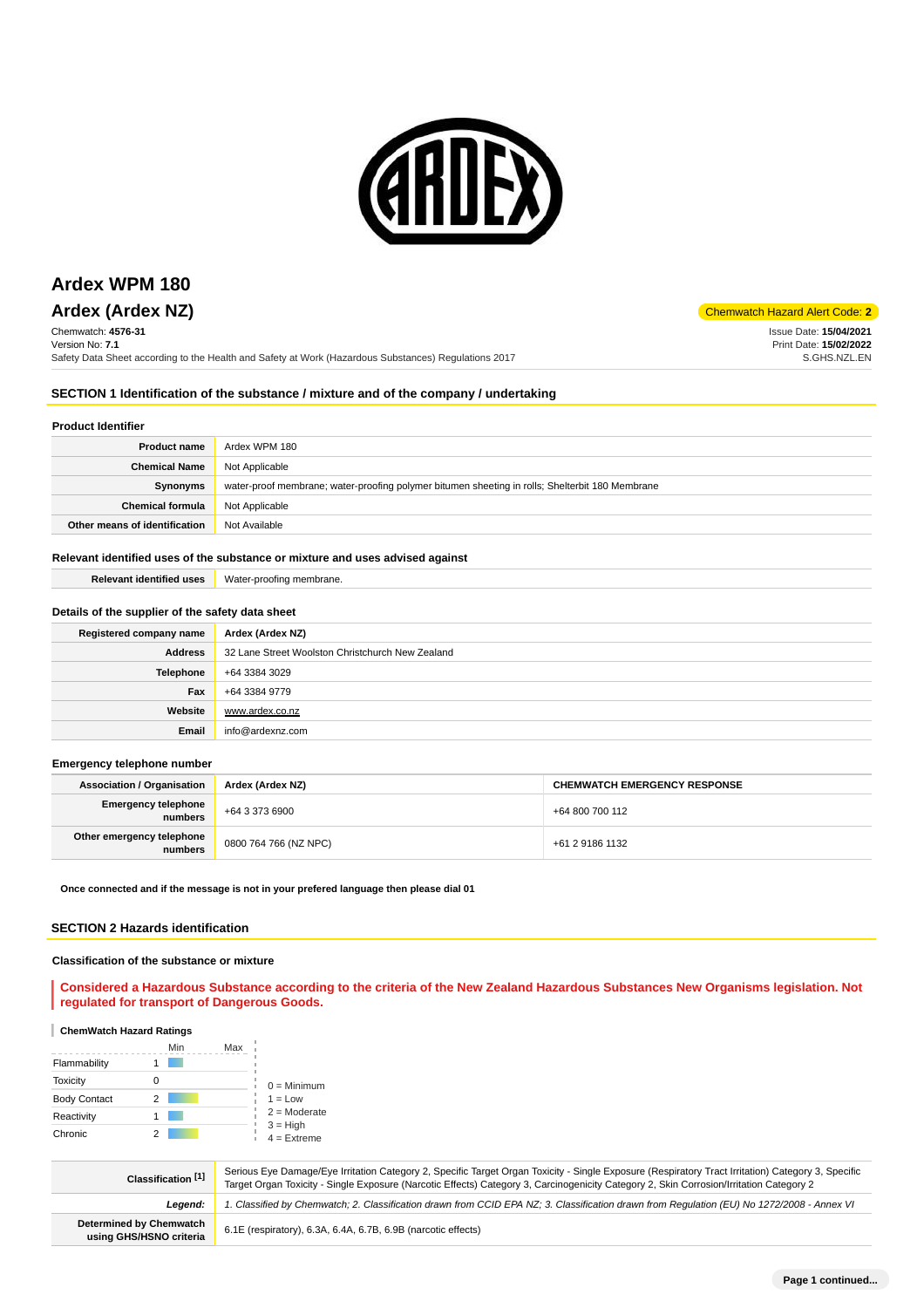# **Ardex WPM 180**

| ------------------  |                                    |
|---------------------|------------------------------------|
| Hazard pictogram(s) |                                    |
| <b>Signal word</b>  | Warning                            |
| Hazard statement(s) |                                    |
| H319                | Causes serious eye irritation.     |
| H335                | May cause respiratory irritation.  |
| H336                | May cause drowsiness or dizziness. |
| H351                | Suspected of causing cancer.       |

**H315** Causes skin irritation.

# **Precautionary statement(s) Prevention**

| P <sub>201</sub> | Obtain special instructions before use.                                          |
|------------------|----------------------------------------------------------------------------------|
| P271             | Use only outdoors or in a well-ventilated area.                                  |
| P280             | Wear protective gloves, protective clothing, eye protection and face protection. |
| P <sub>261</sub> | Avoid breathing dust/fumes.                                                      |

# **Precautionary statement(s) Response**

| P308+P313      | IF exposed or concerned: Get medical advice/attention.                                                                           |
|----------------|----------------------------------------------------------------------------------------------------------------------------------|
| P305+P351+P338 | IF IN EYES: Rinse cautiously with water for several minutes. Remove contact lenses, if present and easy to do. Continue rinsing. |
| P312           | Call a POISON CENTER/doctor/physician/first aider/if you feel unwell.                                                            |
| P337+P313      | If eye irritation persists: Get medical advice/attention.                                                                        |

# **Precautionary statement(s) Storage**

| ____      | ___                                                                    |
|-----------|------------------------------------------------------------------------|
| P405      |                                                                        |
| P403+P233 | Store in<br>in a well-ventilated place. Keep container tightly closed. |
|           |                                                                        |

# **Precautionary statement(s) Disposal**

**P501** Dispose of contents/container to authorised hazardous or special waste collection point in accordance with any local regulation.

# **SECTION 3 Composition / information on ingredients**

# **Substances**

See section below for composition of Mixtures

# **Mixtures**

| <b>CAS No</b> | %[weight]                                                                                                                                                                                             | Name                  |
|---------------|-------------------------------------------------------------------------------------------------------------------------------------------------------------------------------------------------------|-----------------------|
| 8052-42-4     | $30 - 60$                                                                                                                                                                                             | bitumen (petroleum)   |
| Not Available | $30 - 60$                                                                                                                                                                                             | thermoplastic polymer |
| Legend:       | 1. Classified by Chemwatch; 2. Classification drawn from CCID EPA NZ; 3. Classification drawn from Regulation (EU) No 1272/2008 - Annex VI;<br>4. Classification drawn from C&L * EU IOELVs available |                       |

# **SECTION 4 First aid measures**

# **Description of first aid measures**

| <b>Eye Contact</b>  | If this product comes in contact with eyes:<br>▶ Wash out immediately with water.<br>If irritation continues, seek medical attention.<br>Removal of contact lenses after an eye injury should only be undertaken by skilled personnel.                                                                                                                                                                                                                                                                                                                                                                                                                                                                                                                                                                                                                                                                                                                                                                                                                                                                                   |  |
|---------------------|--------------------------------------------------------------------------------------------------------------------------------------------------------------------------------------------------------------------------------------------------------------------------------------------------------------------------------------------------------------------------------------------------------------------------------------------------------------------------------------------------------------------------------------------------------------------------------------------------------------------------------------------------------------------------------------------------------------------------------------------------------------------------------------------------------------------------------------------------------------------------------------------------------------------------------------------------------------------------------------------------------------------------------------------------------------------------------------------------------------------------|--|
| <b>Skin Contact</b> | If skin or hair contact occurs:<br>Flush skin and hair with running water (and soap if available).<br>Seek medical attention in event of irritation.<br>Immediately drench burn area in cold running water.<br>If hot bitumen adheres to the skin, <b>DO NOT</b> attempt to remove it (it acts as a sterile dressing).<br>For burns to the head and neck and trunk, apply cold wet towels to the burn area, and change frequently to maintain cooling.<br>Cooling should be maintained for no longer than thirty minutes.<br>▶ When hot bitumen completely encircles a limb, it may have a tourniquet effect and should be split as it cools.<br>Transport to hospital or doctor.<br>In case of burns:<br>Immediately apply cold water to burn either by immersion or wrapping with saturated clean cloth.<br>DO NOT remove or cut away clothing over burnt areas. DO NOT pull away clothing which has adhered to the skin as this can cause further<br>injury.<br>DO NOT break blister or remove solidified material.<br>▶ Quickly cover wound with dressing or clean cloth to help prevent infection and to ease pain. |  |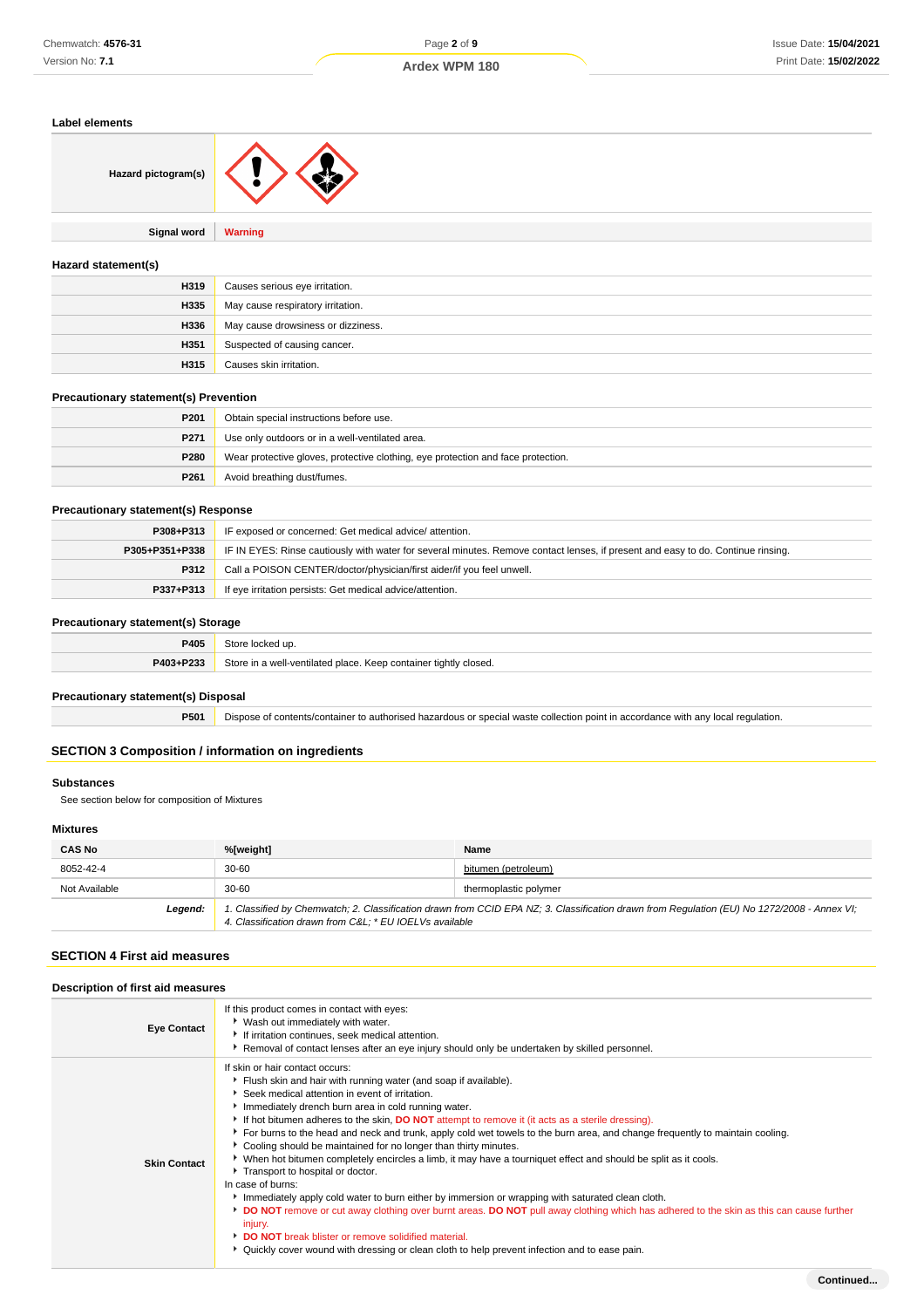|            | ▶ For large burns, sheets, towels or pillow slips are ideal; leave holes for eyes, nose and mouth.<br>DO NOT apply ointments, oils, butter, etc. to a burn under any circumstances.<br>• Water may be given in small quantities if the person is conscious.<br>Alcohol is not to be given under any circumstances.<br>Reassure.<br>Treat for shock by keeping the person warm and in a lying position.<br>▶ Seek medical aid and advise medical personnel in advance of the cause and extent of the injury and the estimated time of arrival of the<br>patient. |
|------------|-----------------------------------------------------------------------------------------------------------------------------------------------------------------------------------------------------------------------------------------------------------------------------------------------------------------------------------------------------------------------------------------------------------------------------------------------------------------------------------------------------------------------------------------------------------------|
| Inhalation | If fumes or combustion products are inhaled remove from contaminated area.<br>Lay patient down. Keep warm and rested.<br>Prostheses such as false teeth, which may block airway, should be removed, where possible, prior to initiating first aid procedures.<br>Apply artificial respiration if not breathing, preferably with a demand valve resuscitator, bag-valve mask device, or pocket mask as trained.<br>Perform CPR if necessary.<br>Transport to hospital, or doctor.                                                                                |
| Ingestion  | If swallowed do <b>NOT</b> induce vomiting.<br>If vomiting occurs, lean patient forward or place on left side (head-down position, if possible) to maintain open airway and prevent aspiration.<br>• Observe the patient carefully.<br>▶ Never give liquid to a person showing signs of being sleepy or with reduced awareness; i.e. becoming unconscious.<br>Give water to rinse out mouth, then provide liquid slowly and as much as casualty can comfortably drink.<br>Seek medical advice.                                                                  |

#### **Indication of any immediate medical attention and special treatment needed**

- For acute or short term repeated exposures to petroleum distillates or related hydrocarbons:
- Primary threat to life, from pure petroleum distillate ingestion and/or inhalation, is respiratory failure.
- Patients should be quickly evaluated for signs of respiratory distress (e.g. cyanosis, tachypnoea, intercostal retraction, obtundation) and given oxygen. Patients with inadequate tidal volumes or poor arterial blood gases (pO2 50 mm Hg) should be intubated.
- Arrhythmias complicate some hydrocarbon ingestion and/or inhalation and electrocardiographic evidence of myocardial injury has been reported; intravenous lines and cardiac monitors should be established in obviously symptomatic patients. The lungs excrete inhaled solvents, so that hyperventilation improves clearance.
- A chest x-ray should be taken immediately after stabilisation of breathing and circulation to document aspiration and detect the presence of pneumothorax.
- Epinephrine (adrenalin) is not recommended for treatment of bronchospasm because of potential myocardial sensitisation to catecholamines. Inhaled cardioselective bronchodilators (e.g. Alupent, Salbutamol) are the preferred agents, with aminophylline a second choice.
- Lavage is indicated in patients who require decontamination; ensure use of cuffed endotracheal tube in adult patients. [Ellenhorn and Barceloux: Medical Toxicology] Burns : No attempt should be made to remove the bitumen (it acts as a sterile dressing). Cover the bitumen with tulle gras and leave for two days when any detached bitumen can be

removed. Re-dress and leave for a further week. If necessary refer to a burns unit. [Manufacturer]

# **SECTION 5 Firefighting measures**

#### **Extinguishing media**

- Do NOT direct a solid stream of water or foam into burning molten material; this may cause spattering and spread the fire.
- $F_{\text{Oam}}$
- Dry chemical powder.
- BCF (where regulations permit).
- Carbon dioxide.

#### **Special hazards arising from the substrate or mixture**

| <b>Fire Incompatibility</b><br>Avoid contamination with oxidising agents i.e. nitrates, oxidising acids, chlorine bleaches, pool chlorine etc. as ignition may result |  |
|-----------------------------------------------------------------------------------------------------------------------------------------------------------------------|--|
|-----------------------------------------------------------------------------------------------------------------------------------------------------------------------|--|

#### **Advice for firefighters**

| <b>Fire Fighting</b>         | Alert Fire Brigade and tell them location and nature of hazard.<br>▶ Wear breathing apparatus plus protective gloves.<br>• Prevent, by any means available, spillage from entering drains or water courses.<br>▶ Use water delivered as a fine spray to control fire and cool adjacent area.<br>Slight hazard when exposed to heat, flame and oxidisers.                                                                                 |
|------------------------------|------------------------------------------------------------------------------------------------------------------------------------------------------------------------------------------------------------------------------------------------------------------------------------------------------------------------------------------------------------------------------------------------------------------------------------------|
| <b>Fire/Explosion Hazard</b> | Combustible. Will burn if ignited.<br>Combustion products include:<br>carbon dioxide (CO2)<br>nitrogen oxides (NOx)<br>sulfur oxides (SOx)<br>sulfur dioxide (SO2)<br>other pyrolysis products typical of burning organic material.<br>May emit clouds of acrid smoke<br>NOTE: Burns with intense heat. Produces melting, flowing, burning liquid and dense acrid black smoke.<br>May emit poisonous fumes.<br>May emit corrosive fumes. |

## **SECTION 6 Accidental release measures**

**Personal precautions, protective equipment and emergency procedures**

See section 8

#### **Environmental precautions**

See section 12

# **Methods and material for containment and cleaning up**

| Clean up all spills immediately.<br>▶ Secure load if safe to do so.<br><b>Minor Spills</b><br>Bundle/collect recoverable product.<br>• Collect remaining material in containers with covers for disposal. |
|-----------------------------------------------------------------------------------------------------------------------------------------------------------------------------------------------------------|
|-----------------------------------------------------------------------------------------------------------------------------------------------------------------------------------------------------------|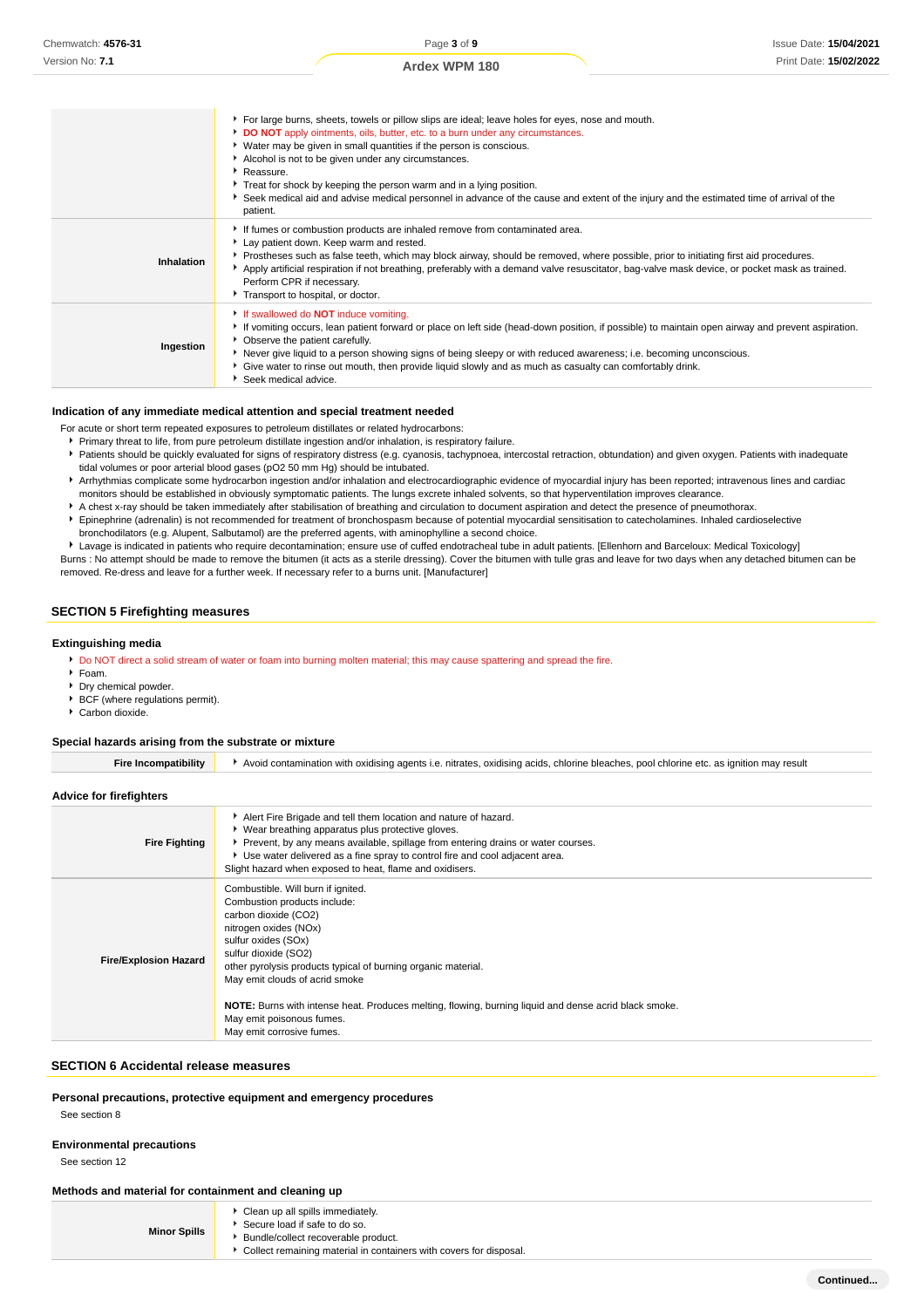| Ardex WPM 180 |  |
|---------------|--|
|---------------|--|

| Minor hazard.<br>Clear area of personnel.<br><b>Major Spills</b><br>Alert Fire Brigade and tell them location and nature of hazard.<br>• Control personal contact with the substance, by using protective equipment as required. |  |
|----------------------------------------------------------------------------------------------------------------------------------------------------------------------------------------------------------------------------------|--|
|----------------------------------------------------------------------------------------------------------------------------------------------------------------------------------------------------------------------------------|--|

Check all containers are clearly labelled and free from leaks.

Personal Protective Equipment advice is contained in Section 8 of the SDS.

# **SECTION 7 Handling and storage**

| Precautions for safe handling                                |                                                                                                                                                                                                  |  |
|--------------------------------------------------------------|--------------------------------------------------------------------------------------------------------------------------------------------------------------------------------------------------|--|
| Safe handling                                                | Avoid all personal contact, including inhalation.<br>▶ Wear protective clothing when risk of exposure occurs.<br>▶ Use in a well-ventilated area.<br>Prevent concentration in hollows and sumps. |  |
| Other information                                            | $\cdot$ Keep dry.<br>Store under cover.<br>Protect containers against physical damage.<br>▶ Observe manufacturer's storage and handling recommendations contained within this SDS.               |  |
| Conditions for safe storage, including any incompatibilities |                                                                                                                                                                                                  |  |
| Suitable container                                           | • Polyethylene or polypropylene container.<br>Packing as recommended by manufacturer.                                                                                                            |  |

# **Storage incompatibility F** Avoid reaction with oxidising agents

# **SECTION 8 Exposure controls / personal protection**

# **Control parameters**

# **Occupational Exposure Limits (OEL)**

# **INGREDIENT DATA**

| <b>Source</b>                                     | Ingredient          | <b>Material name</b>      | <b>TWA</b>   | <b>STEL</b>   | Peak          | <b>Notes</b>  |
|---------------------------------------------------|---------------------|---------------------------|--------------|---------------|---------------|---------------|
| New Zealand Workplace<br>Exposure Standards (WES) | bitumen (petroleum) | Asphalt (petroleum) fumes | $5$ mg/m $3$ | Not Available | Not Available | Not Available |

# **Emergency Limits**

| Ingredient          | TEEL-1               | TEEL-2    |                     | TEEL-3      |
|---------------------|----------------------|-----------|---------------------|-------------|
| bitumen (petroleum) | 30 mg/m3             | 330 mg/m3 |                     | 2,000 mg/m3 |
| Ingredient          | <b>Original IDLH</b> |           | <b>Revised IDLH</b> |             |
| bitumen (petroleum) | Not Available        |           | Not Available       |             |

# **Exposure controls**

| Appropriate engineering<br>controls | For molten materials:<br>Provide mechanical ventilation; in general such ventilation should be provided at compounding/converting areas and at fabricating/ filling work<br>stations where the material is heated. Local exhaust ventilation should be used over and in the vicinity of machinery involved in handling the<br>molten material.<br>Keep dry!!<br>Processing temperatures may be well above boiling point of water, so wet or damp material may cause a serious steam explosion if used in<br>unvented equipment.<br>Engineering controls are used to remove a hazard or place a barrier between the worker and the hazard. Well-designed engineering controls can<br>be highly effective in protecting workers and will typically be independent of worker interactions to provide this high level of protection.<br>The basic types of engineering controls are:<br>Process controls which involve changing the way a job activity or process is done to reduce the risk.<br>Enclosure and/or isolation of emission source which keeps a selected hazard "physically" away from the worker and ventilation that strategically<br>"adds" and "removes" air in the work environment. |
|-------------------------------------|----------------------------------------------------------------------------------------------------------------------------------------------------------------------------------------------------------------------------------------------------------------------------------------------------------------------------------------------------------------------------------------------------------------------------------------------------------------------------------------------------------------------------------------------------------------------------------------------------------------------------------------------------------------------------------------------------------------------------------------------------------------------------------------------------------------------------------------------------------------------------------------------------------------------------------------------------------------------------------------------------------------------------------------------------------------------------------------------------------------------------------------------------------------------------------------------------|
| <b>Personal protection</b>          |                                                                                                                                                                                                                                                                                                                                                                                                                                                                                                                                                                                                                                                                                                                                                                                                                                                                                                                                                                                                                                                                                                                                                                                                    |
| Eye and face protection             | No special equipment for minor exposure i.e. when handling small quantities.<br>OTHERWISE:<br>Safety glasses with side shields.<br>Contact lenses may pose a special hazard; soft contact lenses may absorb and concentrate irritants. A written policy document, describing<br>the wearing of lenses or restrictions on use, should be created for each workplace or task.                                                                                                                                                                                                                                                                                                                                                                                                                                                                                                                                                                                                                                                                                                                                                                                                                        |
| <b>Skin protection</b>              | See Hand protection below                                                                                                                                                                                                                                                                                                                                                                                                                                                                                                                                                                                                                                                                                                                                                                                                                                                                                                                                                                                                                                                                                                                                                                          |
| Hands/feet protection               | No special equipment needed when handling small quantities.<br><b>OTHERWISE:</b> Wear general protective gloves, e.g. light weight rubber gloves.                                                                                                                                                                                                                                                                                                                                                                                                                                                                                                                                                                                                                                                                                                                                                                                                                                                                                                                                                                                                                                                  |
| <b>Body protection</b>              | See Other protection below                                                                                                                                                                                                                                                                                                                                                                                                                                                                                                                                                                                                                                                                                                                                                                                                                                                                                                                                                                                                                                                                                                                                                                         |
| Other protection                    | • Overalls.<br>P.V.C apron.<br>Barrier cream.<br>Skin cleansing cream.                                                                                                                                                                                                                                                                                                                                                                                                                                                                                                                                                                                                                                                                                                                                                                                                                                                                                                                                                                                                                                                                                                                             |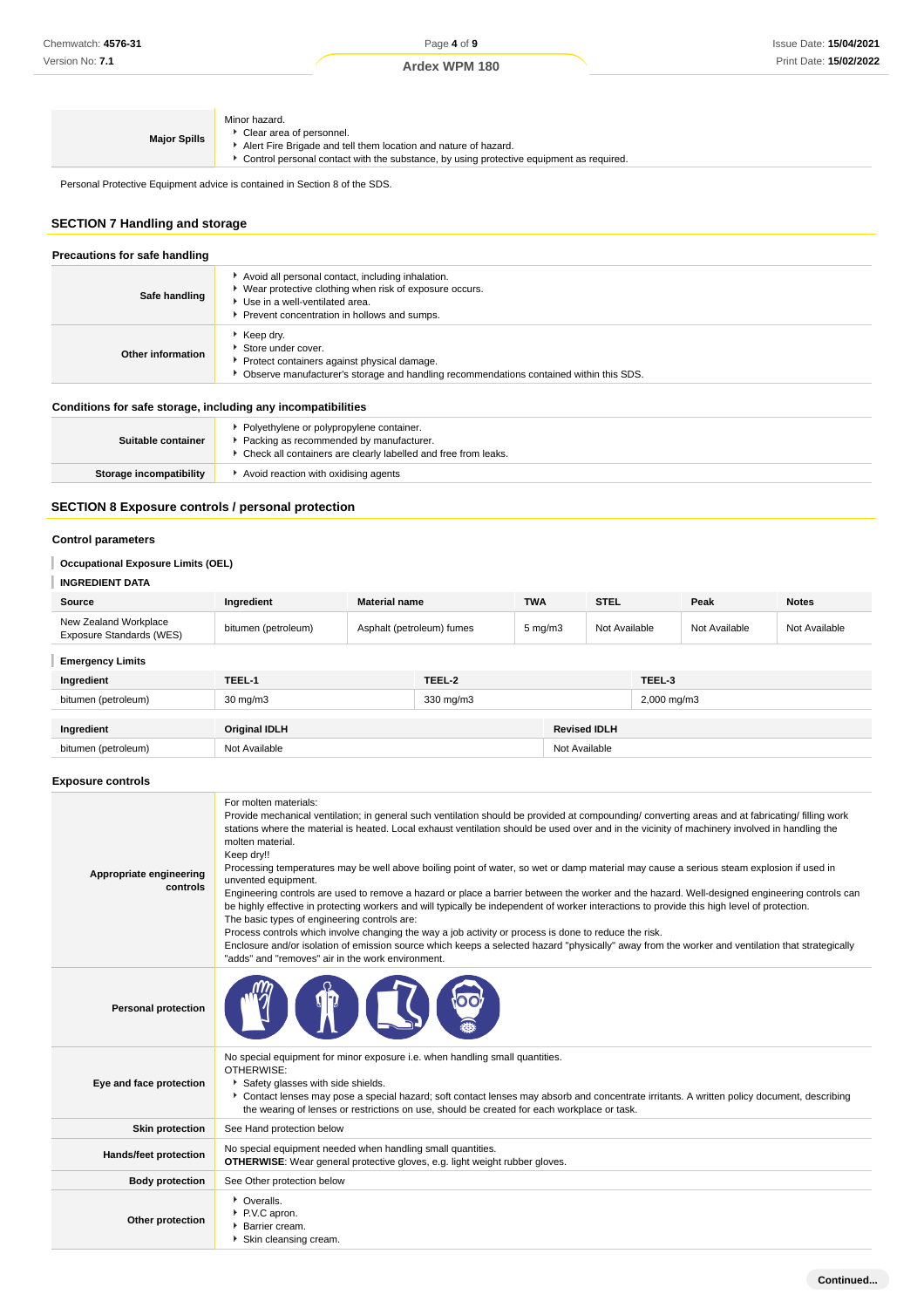#### **Respiratory protection**

Type A-P Filter of sufficient capacity. (AS/NZS 1716 & 1715, EN 143:2000 & 149:2001, ANSI Z88 or national equivalent)

Where the concentration of gas/particulates in the breathing zone, approaches or exceeds the "Exposure Standard" (or ES), respiratory protection is required. Degree of protection varies with both face-piece and Class of filter; the nature of protection varies with Type of filter.

| <b>Required Minimum Protection Factor</b> | <b>Half-Face Respirator</b> | <b>Full-Face Respirator</b> | <b>Powered Air Respirator</b> |
|-------------------------------------------|-----------------------------|-----------------------------|-------------------------------|
| up to $10 \times ES$                      | A-AUS P2                    |                             | A-PAPR-AUS / Class 1 P2       |
| up to $50 \times ES$                      |                             | A-AUS / Class 1 P2          |                               |
| up to $100 \times ES$                     |                             | $A-2P2$                     | A-PAPR-2 P2 ^                 |

^ - Full-face

A(All classes) = Organic vapours, B AUS or B1 = Acid gasses, B2 = Acid gas or hydrogen cyanide(HCN), B3 = Acid gas or hydrogen cyanide(HCN), E = Sulfur dioxide(SO2), G = Agricultural chemicals, K = Ammonia(NH3), Hg = Mercury, NO = Oxides of nitrogen, MB = Methyl bromide, AX = Low boiling point organic compounds(below 65 degC)

# **SECTION 9 Physical and chemical properties**

# **Information on basic physical and chemical properties**

| Appearance | Black sheeting in rolls with a mild bituminous odour; insoluble in water.<br>Bitumen (known as asphalt in the U.S.) "is the residuum produced from the non-destructive distillation of crude petroleum at atmospheric<br>pressure and/ or under reduced pressures or absence of steam. Bitumens/ asphalts are composed mainly of high-molecular-weight alkylaryl<br>hydrocarbons with high carbon to hydrogen ratios, with carbon numbers > C25, boiling points >400 "C, high viscosity, and negligible water<br>solubility and vapor pressure. These bitumen/ asphalt alkylaryl hydrocarbons are a heterogeneous mixture of linear, branched and cyclic,<br>saturated and unsaturated, and aromatic functional groups. Importantly, polycyclic aromatic hydrocarbons (PAH) such as benzo(a)pyrene, which<br>are toxicologically significant, are only present in bitumen/ asphalt feedstock at very low concentrations.<br>Bitumens/ asphalts contain much larger proportions of high-molecular-weight paraffinic and naphthenic hydrocarbons that are substituted with<br>alkyl groups and ultimately sulfonated, which reduces their potential to exhibit PAH-like toxicity. |
|------------|---------------------------------------------------------------------------------------------------------------------------------------------------------------------------------------------------------------------------------------------------------------------------------------------------------------------------------------------------------------------------------------------------------------------------------------------------------------------------------------------------------------------------------------------------------------------------------------------------------------------------------------------------------------------------------------------------------------------------------------------------------------------------------------------------------------------------------------------------------------------------------------------------------------------------------------------------------------------------------------------------------------------------------------------------------------------------------------------------------------------------------------------------------------------------------|
|------------|---------------------------------------------------------------------------------------------------------------------------------------------------------------------------------------------------------------------------------------------------------------------------------------------------------------------------------------------------------------------------------------------------------------------------------------------------------------------------------------------------------------------------------------------------------------------------------------------------------------------------------------------------------------------------------------------------------------------------------------------------------------------------------------------------------------------------------------------------------------------------------------------------------------------------------------------------------------------------------------------------------------------------------------------------------------------------------------------------------------------------------------------------------------------------------|

| <b>Physical state</b>                           | Manufactured   | Relative density (Water = $1$ )            | $1.0 - 1.5$ (bulk) |
|-------------------------------------------------|----------------|--------------------------------------------|--------------------|
| Odour                                           | Not Available  | Partition coefficient n-octanol<br>/ water | Not Available      |
| <b>Odour threshold</b>                          | Not Available  | Auto-ignition temperature (°C)             | 485 (bitumen)      |
| pH (as supplied)                                | Not Applicable | Decomposition temperature                  | Not Available      |
| Melting point / freezing point<br>(°C)          | >100 approx.   | Viscosity (cSt)                            | Not Applicable     |
| Initial boiling point and boiling<br>range (°C) | 470 (bitumen)  | Molecular weight (g/mol)                   | Not Applicable     |
| Flash point (°C)                                | 230 (bitumen)  | <b>Taste</b>                               | Not Available      |
| <b>Evaporation rate</b>                         | Not Applicable | <b>Explosive properties</b>                | Not Available      |
| Flammability                                    | Not Applicable | <b>Oxidising properties</b>                | Not Available      |
| Upper Explosive Limit (%)                       | Not Applicable | Surface Tension (dyn/cm or<br>$mN/m$ )     | Not Applicable     |
| Lower Explosive Limit (%)                       | Not Applicable | <b>Volatile Component (%vol)</b>           | Not Applicable     |
| Vapour pressure (kPa)                           | Not Applicable | Gas group                                  | Not Available      |
| Solubility in water                             | Immiscible     | pH as a solution (Not<br>Available%)       | Not Applicable     |
| Vapour density (Air = 1)                        | Not Applicable | VOC g/L                                    | Not Applicable     |

# **SECTION 10 Stability and reactivity**

| Reactivity                                 | See section 7                                                                                             |
|--------------------------------------------|-----------------------------------------------------------------------------------------------------------|
| <b>Chemical stability</b>                  | Extremely high temperatures.<br>Product is considered stable and hazardous polymerisation will not occur. |
| Possibility of hazardous<br>reactions      | See section 7                                                                                             |
| <b>Conditions to avoid</b>                 | See section 7                                                                                             |
| Incompatible materials                     | See section 7                                                                                             |
| <b>Hazardous decomposition</b><br>products | See section 5                                                                                             |

#### **SECTION 11 Toxicological information**

#### **Information on toxicological effects Inhaled** Not normally a hazard due to non-volatile nature of product Inhalation of vapours may cause drowsiness and dizziness. This may be accompanied by sleepiness, reduced alertness, loss of reflexes, lack of co-ordination, and vertigo. Hydrogen sulfide poisoning can cause increased secretion of saliva, nausea, vomiting, diarrhoea, giddiness, headache, vertigo, memory loss, palpitations, heartbeat irregularities, weakness, muscle cramps, confusion, sudden collapse, unconsciousness and death due to paralysis of breathing (at levels above 300 parts per million). The "rotten egg" odour is not a good indicator of exposure since odour fatigue occurs and odour is lost at over 200 ppm. Inhalation of high concentrations of gas/vapour causes lung irritation with coughing and nausea, central nervous depression with headache and dizziness, slowing of reflexes, fatigue and inco-ordination.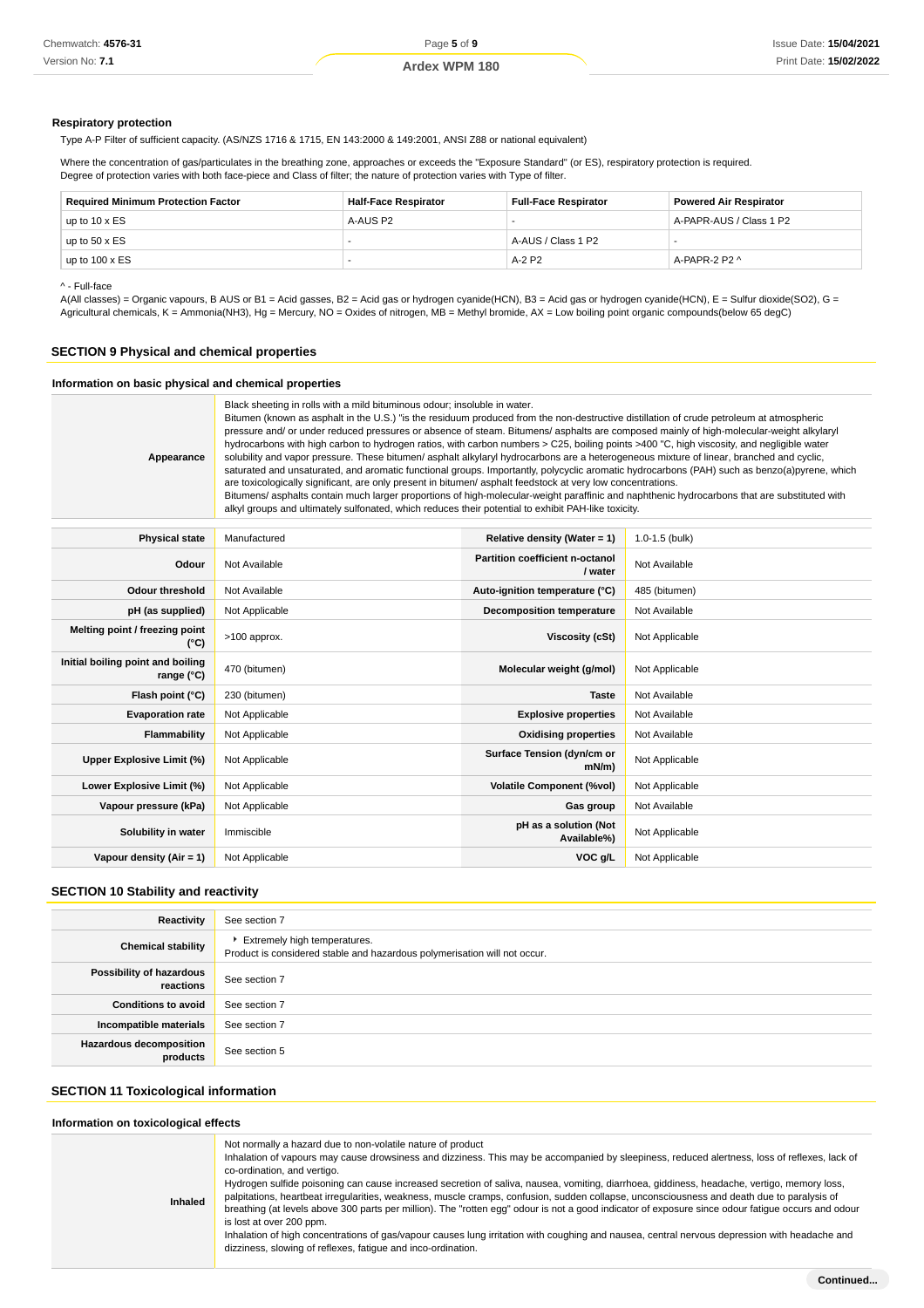|                     | Usually handled as molten liquid which requires worker thermal protection and increases hazard of vapour exposure.<br>CAUTION: Vapours may be irritating.                                                                                                                                                                                                                                                                                                                                                                                                                                                                                                                                                                                                                                                                                                                                                                                                                                                         |
|---------------------|-------------------------------------------------------------------------------------------------------------------------------------------------------------------------------------------------------------------------------------------------------------------------------------------------------------------------------------------------------------------------------------------------------------------------------------------------------------------------------------------------------------------------------------------------------------------------------------------------------------------------------------------------------------------------------------------------------------------------------------------------------------------------------------------------------------------------------------------------------------------------------------------------------------------------------------------------------------------------------------------------------------------|
| Ingestion           | Not normally a hazard due to physical form of product.                                                                                                                                                                                                                                                                                                                                                                                                                                                                                                                                                                                                                                                                                                                                                                                                                                                                                                                                                            |
| <b>Skin Contact</b> | Not normally a hazard due to physical form of product.<br>Molten material is capable of causing burns.                                                                                                                                                                                                                                                                                                                                                                                                                                                                                                                                                                                                                                                                                                                                                                                                                                                                                                            |
| Eye                 | Not normally a hazard due to physical form of product.<br>Workers exposed to fumes of blown bitumens developed inflammation of the cornea and conjunctiva.<br>Exposure to H2S may produce pain, blurred vision, and reaction to eyes which may be permanent in severe cases. There is usually redness of<br>the eyes, discomfort on exposure to light, pain, and at higher concentrations blurred vision and injury to the eyes.                                                                                                                                                                                                                                                                                                                                                                                                                                                                                                                                                                                  |
| <b>Chronic</b>      | This manufactured article is considered to have low hazard potential if handling and personal protection recommendations are followed<br>Long-term exposure to bitumen or asphalt fumes, over extended periods, may cause central nervous system depression and liver and kidney<br>changes. Chronic bitumen/asphalt poisoning may result in a decrease in the number of white and red blood cells.<br>Prolonged contact with bitumens may produce irritation, inflammation, dermatitis, acne-like lesions, keratoses, melanosis and sensitivity to light.<br>Animal testing for cancer-causing effects of bitumen was inconclusive, and no difference was found between the health of asphalt workers and of<br>groups of controls in oil refineries.<br>Long term low level exposure to hydrogen sulfide may produce headache, fatigue, dizziness, irritability and loss of sexual desire. These<br>symptoms may also result when exposed to hydrogen sulfide at high concentration for a short period of time. |

| Ardex WPM 180       | <b>TOXICITY</b><br>Not Available                                                                                                                                                                                                | <b>IRRITATION</b><br>Not Available                                                                                               |
|---------------------|---------------------------------------------------------------------------------------------------------------------------------------------------------------------------------------------------------------------------------|----------------------------------------------------------------------------------------------------------------------------------|
| bitumen (petroleum) | <b>TOXICITY</b><br>Dermal (rabbit) LD50: >2000 mg/kg <sup>[2]</sup><br>Oral (Rat) LD50; >5000 mg/kg <sup>[2]</sup>                                                                                                              | <b>IRRITATION</b><br>Eye: no adverse effect observed (not irritating)[1]<br>Skin: no adverse effect observed (not irritating)[1] |
| Legend:             | 1. Value obtained from Europe ECHA Registered Substances - Acute toxicity 2.* Value obtained from manufacturer's SDS. Unless otherwise<br>specified data extracted from RTECS - Register of Toxic Effect of chemical Substances |                                                                                                                                  |

| <b>BITUMEN (PETROLEUM)</b>                  | Asthma-like symptoms may continue for months or even years after exposure to the material ends. This may be due to a non-allergic condition<br>known as reactive airways dysfunction syndrome (RADS) which can occur after exposure to high levels of highly irritating compound. Main<br>criteria for diagnosing RADS include the absence of previous airways disease in a non-atopic individual, with sudden onset of persistent<br>asthma-like symptoms within minutes to hours of a documented exposure to the irritant. Other criteria for diagnosis of RADS include a reversible<br>airflow pattern on lung function tests, moderate to severe bronchial hyperreactivity on methacholine challenge testing, and the lack of minimal<br>lymphocytic inflammation, without eosinophilia. No significant acute toxicological data identified in literature search.<br><b>WARNING:</b> This substance has been classified by the IARC as Group 2B: Possibly Carcinogenic to Humans. |                                 |                                                                                                    |
|---------------------------------------------|---------------------------------------------------------------------------------------------------------------------------------------------------------------------------------------------------------------------------------------------------------------------------------------------------------------------------------------------------------------------------------------------------------------------------------------------------------------------------------------------------------------------------------------------------------------------------------------------------------------------------------------------------------------------------------------------------------------------------------------------------------------------------------------------------------------------------------------------------------------------------------------------------------------------------------------------------------------------------------------|---------------------------------|----------------------------------------------------------------------------------------------------|
|                                             |                                                                                                                                                                                                                                                                                                                                                                                                                                                                                                                                                                                                                                                                                                                                                                                                                                                                                                                                                                                       |                                 |                                                                                                    |
| <b>Acute Toxicity</b>                       | ×                                                                                                                                                                                                                                                                                                                                                                                                                                                                                                                                                                                                                                                                                                                                                                                                                                                                                                                                                                                     | Carcinogenicity                 | ັ                                                                                                  |
| <b>Skin Irritation/Corrosion</b>            | ✔                                                                                                                                                                                                                                                                                                                                                                                                                                                                                                                                                                                                                                                                                                                                                                                                                                                                                                                                                                                     | <b>Reproductivity</b>           | ×                                                                                                  |
| <b>Serious Eye Damage/Irritation</b>        | ✔                                                                                                                                                                                                                                                                                                                                                                                                                                                                                                                                                                                                                                                                                                                                                                                                                                                                                                                                                                                     | <b>STOT - Single Exposure</b>   | ✔                                                                                                  |
| <b>Respiratory or Skin</b><br>sensitisation | ×                                                                                                                                                                                                                                                                                                                                                                                                                                                                                                                                                                                                                                                                                                                                                                                                                                                                                                                                                                                     | <b>STOT - Repeated Exposure</b> | ×                                                                                                  |
| <b>Mutagenicity</b>                         | ×                                                                                                                                                                                                                                                                                                                                                                                                                                                                                                                                                                                                                                                                                                                                                                                                                                                                                                                                                                                     | <b>Aspiration Hazard</b>        | ×                                                                                                  |
|                                             |                                                                                                                                                                                                                                                                                                                                                                                                                                                                                                                                                                                                                                                                                                                                                                                                                                                                                                                                                                                       | Legend:                         | $\blacktriangleright$ - Data either not available or does not fill the criteria for classification |

# – Data available to make classification

# **SECTION 12 Ecological information**

# **Toxicity**

|                     | Endpoint                                                                                                                                                                                                                                                                                                                       | <b>Test Duration (hr)</b> | <b>Species</b> | Value            | <b>Source</b>    |
|---------------------|--------------------------------------------------------------------------------------------------------------------------------------------------------------------------------------------------------------------------------------------------------------------------------------------------------------------------------|---------------------------|----------------|------------------|------------------|
| Ardex WPM 180       | Not<br>Available                                                                                                                                                                                                                                                                                                               | Not Available             | Not Available  | Not<br>Available | Not<br>Available |
|                     |                                                                                                                                                                                                                                                                                                                                |                           |                |                  |                  |
| bitumen (petroleum) | Endpoint                                                                                                                                                                                                                                                                                                                       | <b>Test Duration (hr)</b> | <b>Species</b> | Value            | <b>Source</b>    |
|                     | Not<br>Available                                                                                                                                                                                                                                                                                                               | Not Available             | Not Available  | Not<br>Available | Not<br>Available |
| Legend:             | Extracted from 1. IUCLID Toxicity Data 2. Europe ECHA Registered Substances - Ecotoxicological Information - Aquatic Toxicity 4. US EPA,<br>Ecotox database - Aquatic Toxicity Data 5. ECETOC Aquatic Hazard Assessment Data 6. NITE (Japan) - Bioconcentration Data 7. METI (Japan)<br>- Bioconcentration Data 8. Vendor Data |                           |                |                  |                  |

# **DO NOT** discharge into sewer or waterways.

# **Persistence and degradability**

| Ingredient                       | Persistence: Water/Soil               | Persistence: Air                      |
|----------------------------------|---------------------------------------|---------------------------------------|
|                                  | No Data available for all ingredients | No Data available for all ingredients |
| <b>Bioaccumulative potential</b> |                                       |                                       |
| Ingredient                       | <b>Bioaccumulation</b>                |                                       |
|                                  | No Data available for all ingredients |                                       |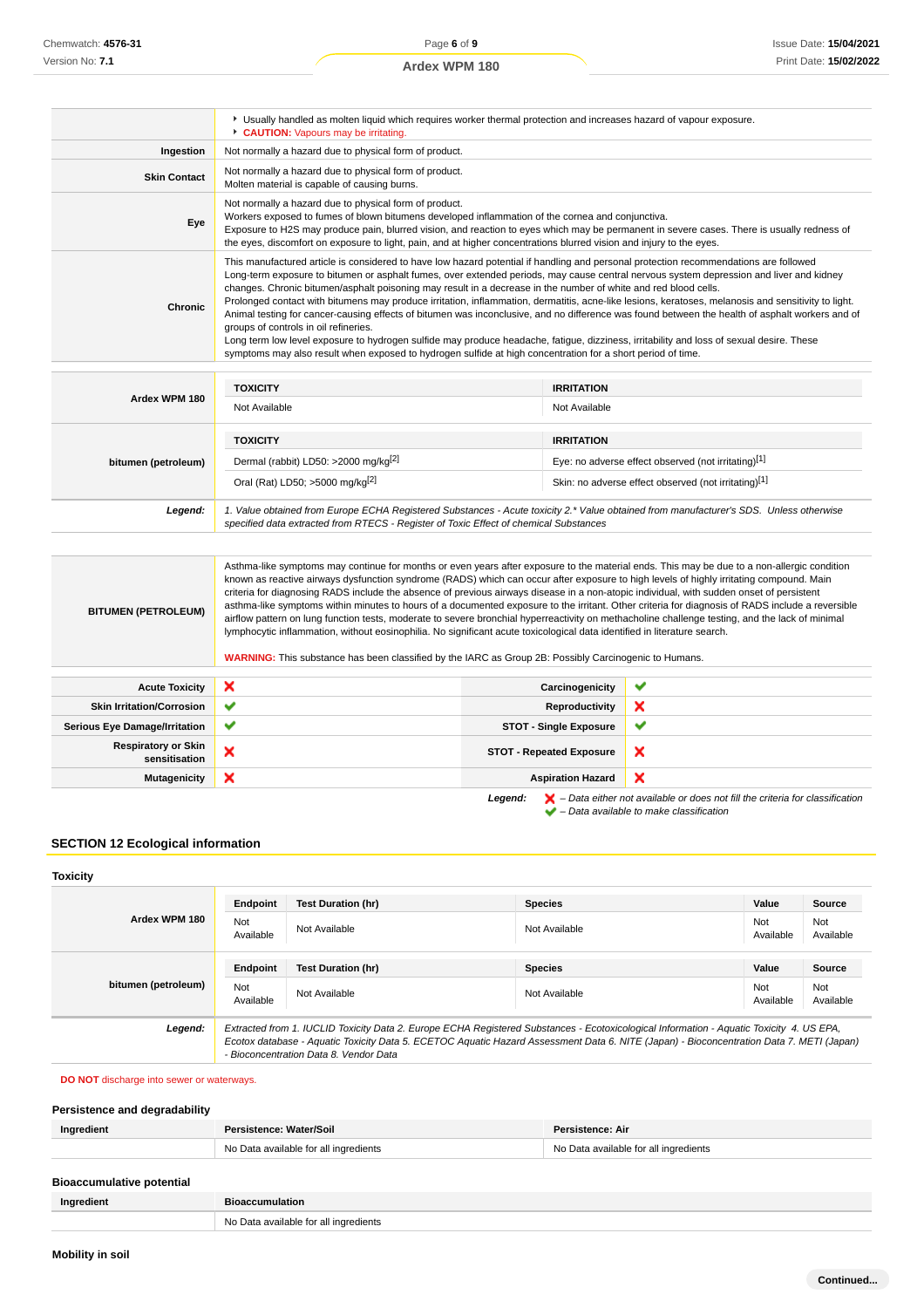| Ingredient | Mobility                              |
|------------|---------------------------------------|
|            | No Data available for all ingredients |

# **SECTION 13 Disposal considerations**

| Waste treatment methods      |                                                                                                                                                                                                                                                             |  |
|------------------------------|-------------------------------------------------------------------------------------------------------------------------------------------------------------------------------------------------------------------------------------------------------------|--|
| Product / Packaging disposal | Recycle wherever possible or consult manufacturer for recycling options.<br>Consult State Land Waste Authority for disposal.<br>Bury or incinerate residue at an approved site.<br>Recycle containers if possible, or dispose of in an authorised landfill. |  |

Ensure that the hazardous substance is disposed in accordance with the Hazardous Substances (Disposal) Notice 2017

#### **Disposal Requirements**

Packages that have been in direct contact with the hazardous substance must be only disposed if the hazardous substance was appropriately removed and cleaned out from the package. The package must be disposed according to the manufacturer's directions taking into account the material it is made of. Packages which hazardous content have been appropriately treated and removed may be recycled.

The hazardous substance must only be disposed if it has been treated by a method that changed the characteristics or composition of the substance and it is no longer hazardous.

## **SECTION 14 Transport information**

| <b>Labels Required</b>  |                |
|-------------------------|----------------|
| <b>Marine Pollutant</b> | <b>NO</b>      |
| <b>HAZCHEM</b>          | Not Applicable |

# **Land transport (UN): NOT REGULATED FOR TRANSPORT OF DANGEROUS GOODS**

# **Air transport (ICAO-IATA / DGR): NOT REGULATED FOR TRANSPORT OF DANGEROUS GOODS**

#### **Sea transport (IMDG-Code / GGVSee): NOT REGULATED FOR TRANSPORT OF DANGEROUS GOODS**

## **Transport in bulk according to Annex II of MARPOL and the IBC code**

| Not Applicable |  |  |
|----------------|--|--|
|----------------|--|--|

| Transport in bulk in accordance with MARPOL Annex V and the IMSBC Code |               |  |
|------------------------------------------------------------------------|---------------|--|
| <b>Product name</b>                                                    | Group         |  |
| bitumen (petroleum)                                                    | Not Available |  |

# **Transport in bulk in accordance with the ICG Code**

| D <sub>ro</sub><br>name | <b>Ship Type</b> |
|-------------------------|------------------|
| etroleum)               | Available        |
| bitumer                 | Not              |
| .                       | .                |

## **SECTION 15 Regulatory information**

#### **Safety, health and environmental regulations / legislation specific for the substance or mixture**

This substance is to be managed using the conditions specified in an applicable Group Standard

| <b>HSR Number</b> | Group Standard                                                   |  |
|-------------------|------------------------------------------------------------------|--|
| <b>HSR00267S</b>  | Surface Coatings and Colourants Carcinogenic Group Standard 2020 |  |

New Zealand Inventory of Chemicals (NZIoC) New Zealand Workplace Exposure Standards (WES)

Please refer to Section 8 of the SDS for any applicable tolerable exposure limit or Section 12 for environmental exposure limit.

#### **bitumen (petroleum) is found on the following regulatory lists**

International Agency for Research on Cancer (IARC) - Agents Classified by the IARC Monographs

International Agency for Research on Cancer (IARC) - Agents Classified by the IARC

Monographs - Group 2B: Possibly carcinogenic to humans

New Zealand Hazardous Substances and New Organisms (HSNO) Act - Classification of Chemicals

## **Hazardous Substance Location**

Subject to the Health and Safety at Work (Hazardous Substances) Regulations 2017.

| Hazard Class<br>umss | ™ntities                         |
|----------------------|----------------------------------|
| Not Applicable<br>.  | Applicable<br>NM+<br>∣ v∪ u<br>. |

#### **Certified Handler**

Subject to Part 4 of the Health and Safety at Work (Hazardous Substances) Regulations 2017.

| <b>Class of substance</b> | <b>Quantities</b> |
|---------------------------|-------------------|
| Not Applicable            | Not Applicable    |
|                           | IVU               |

Refer Group Standards for further information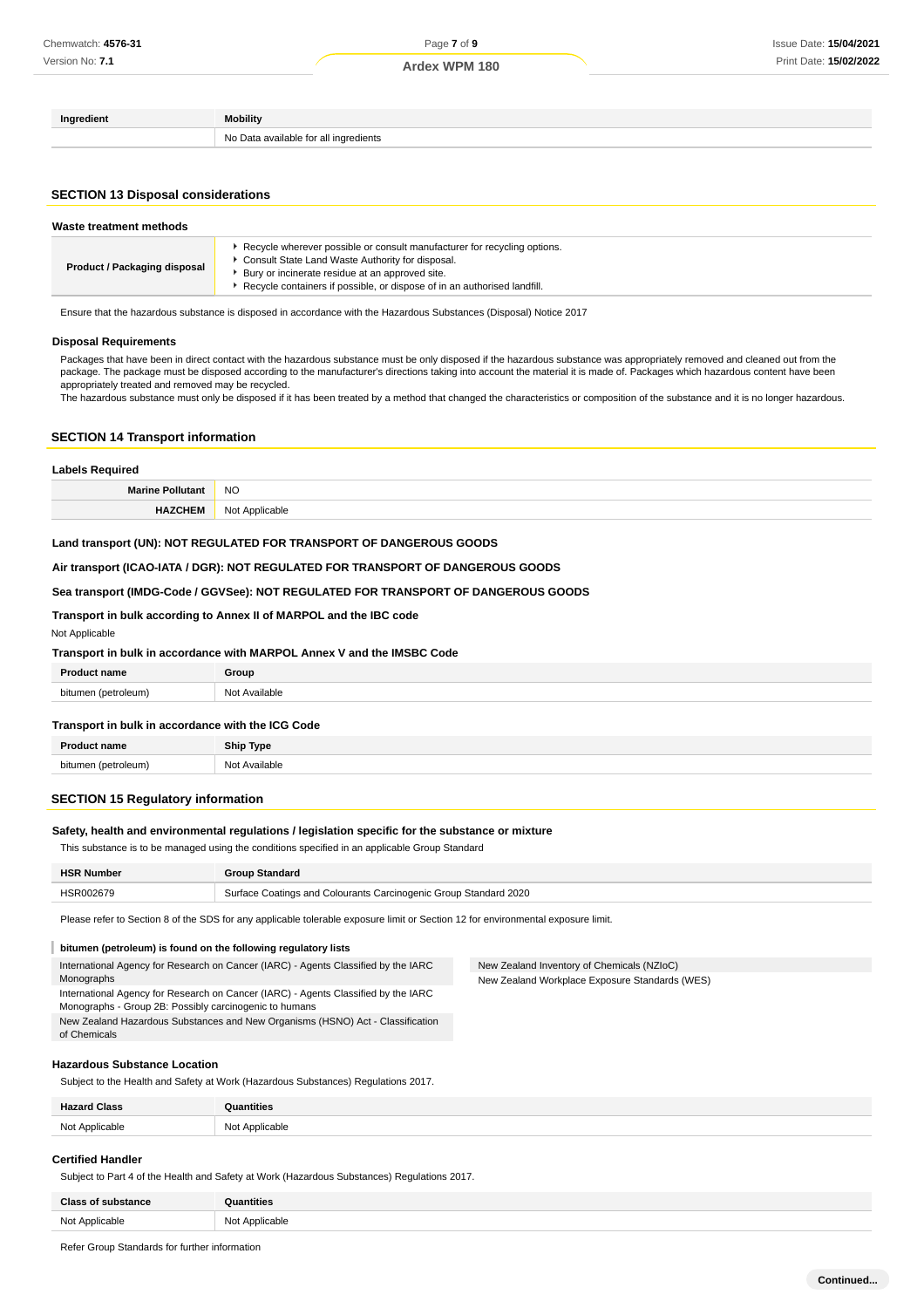| Chemwatch: 4576-31     |  |
|------------------------|--|
| Version No: <b>7.1</b> |  |

# **Maximum quantities of certain hazardous substances permitted on passenger service vehicles**

Subject to Regulation 13.14 of the Health and Safety at Work (Hazardous Substances) Regulations 2017.

| <b>Hazard Class</b> | Gas (aggregate water capacity in mL) | Liquid (L)                       | Solid (kg)     | Maximum quantity per package for each classification |
|---------------------|--------------------------------------|----------------------------------|----------------|------------------------------------------------------|
| Not Applicable      | Not Applicable                       | Not Applicable<br>Not Applicable | Not Applicable |                                                      |

**Tracking Requirements**

Not Applicable

## **National Inventory Status**

| <b>National Inventory</b>                          | <b>Status</b>                                                                                                                                                                                     |
|----------------------------------------------------|---------------------------------------------------------------------------------------------------------------------------------------------------------------------------------------------------|
| Australia - AIIC / Australia<br>Non-Industrial Use | Yes                                                                                                                                                                                               |
| Canada - DSL                                       | Yes                                                                                                                                                                                               |
| Canada - NDSL                                      | No (bitumen (petroleum))                                                                                                                                                                          |
| China - IECSC                                      | Yes                                                                                                                                                                                               |
| Europe - EINEC / ELINCS / NLP                      | Yes                                                                                                                                                                                               |
| Japan - ENCS                                       | No (bitumen (petroleum))                                                                                                                                                                          |
| Korea - KECI                                       | Yes                                                                                                                                                                                               |
| New Zealand - NZIoC                                | Yes                                                                                                                                                                                               |
| Philippines - PICCS                                | Yes                                                                                                                                                                                               |
| USA - TSCA                                         | Yes                                                                                                                                                                                               |
| Taiwan - TCSI                                      | Yes                                                                                                                                                                                               |
| Mexico - INSQ                                      | Yes                                                                                                                                                                                               |
| Vietnam - NCI                                      | Yes                                                                                                                                                                                               |
| Russia - FBEPH                                     | Yes                                                                                                                                                                                               |
| Legend:                                            | Yes = All CAS declared ingredients are on the inventory<br>No = One or more of the CAS listed ingredients are not on the inventory. These ingredients may be exempt or will require registration. |

# **SECTION 16 Other information**

| n. | $\sim$<br>$\sim$<br>$\sim$ |
|----|----------------------------|
|    | $\sim$                     |

# **SDS Version Summary**

| Version | Date of Update | <b>Sections Updated</b>                                                        |
|---------|----------------|--------------------------------------------------------------------------------|
|         | 01/11/2019     | One-off system update. NOTE: This may or may not change the GHS classification |
|         | 15/04/2021     | Classification change due to full database hazard calculation/update.          |

#### **Other information**

Classification of the preparation and its individual components has drawn on official and authoritative sources as well as independent review by the Chemwatch Classification committee using available literature references.

The SDS is a Hazard Communication tool and should be used to assist in the Risk Assessment. Many factors determine whether the reported Hazards are Risks in the workplace or other settings. Risks may be determined by reference to Exposures Scenarios. Scale of use, frequency of use and current or available engineering controls must be considered.

#### **Definitions and abbreviations**

PC-TWA: Permissible Concentration-Time Weighted Average PC-STEL: Permissible Concentration-Short Term Exposure Limit IARC: International Agency for Research on Cancer ACGIH: American Conference of Governmental Industrial Hygienists STEL: Short Term Exposure Limit TEEL: Temporary Emergency Exposure Limit。 IDLH: Immediately Dangerous to Life or Health Concentrations ES: Exposure Standard OSF: Odour Safety Factor NOAEL :No Observed Adverse Effect Level LOAEL: Lowest Observed Adverse Effect Level TLV: Threshold Limit Value LOD: Limit Of Detection OTV: Odour Threshold Value BCF: BioConcentration Factors BEI: Biological Exposure Index AIIC: Australian Inventory of Industrial Chemicals DSL: Domestic Substances List NDSL: Non-Domestic Substances List IECSC: Inventory of Existing Chemical Substance in China EINECS: European INventory of Existing Commercial chemical Substances ELINCS: European List of Notified Chemical Substances NLP: No-Longer Polymers ENCS: Existing and New Chemical Substances Inventory KECI: Korea Existing Chemicals Inventory